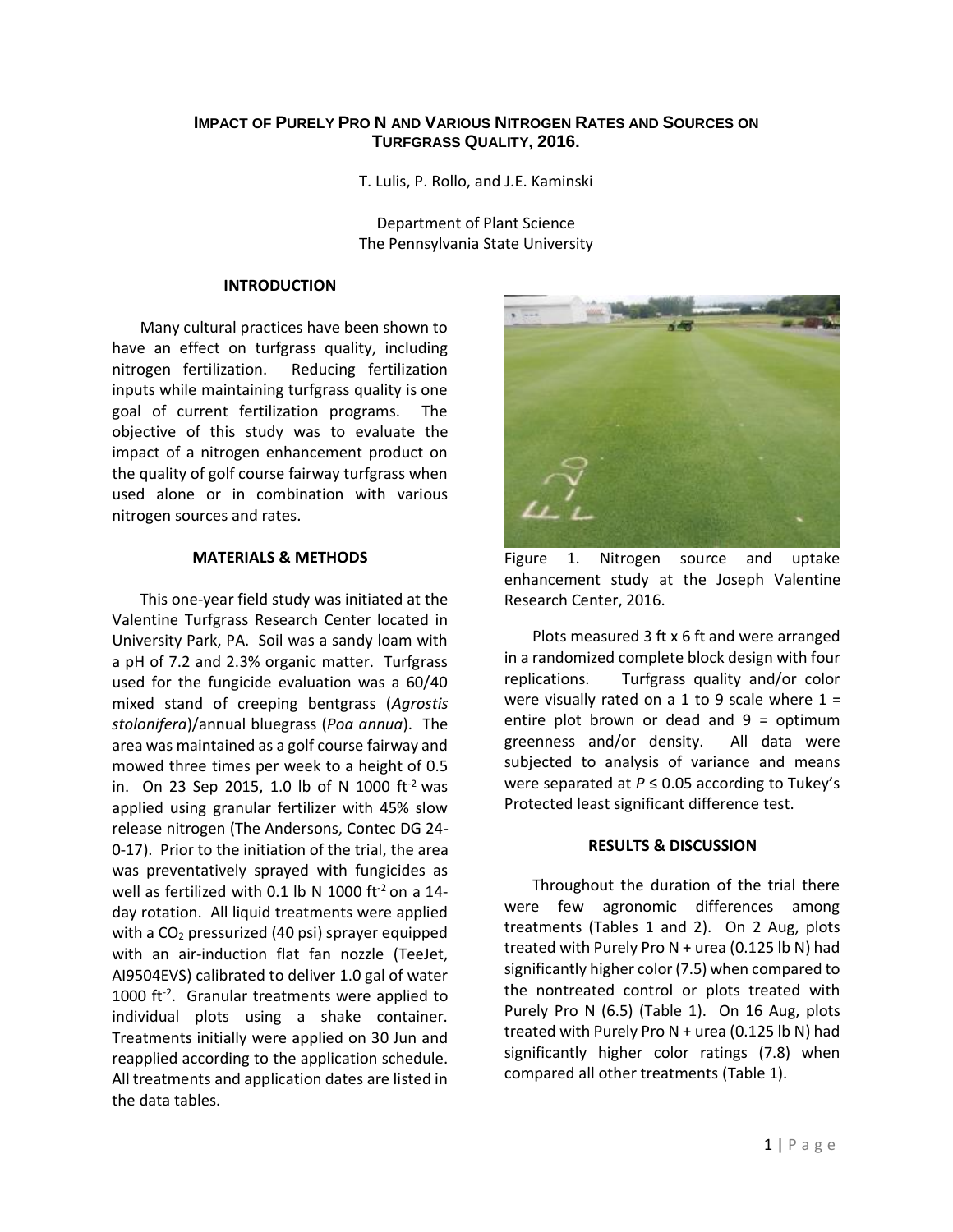On the final rating date (16 Aug), plots treated with urea (0.125) + Purely Pro had the highest color rating among all treatments (7.8). Plots treated with Purely Pro alone had the lowest color rating (6.3) (Table 1). All other treatments had color ratings similar to the nontreated control. Unlike color, few differences in quality were observed in the study (Table 2).

# **ACKNOWLEDGEMENTS**

We thank Purely Organic, the Pennsylvania Turfgrass Council, and the Joseph Valentine Research Center staff for supporting this research.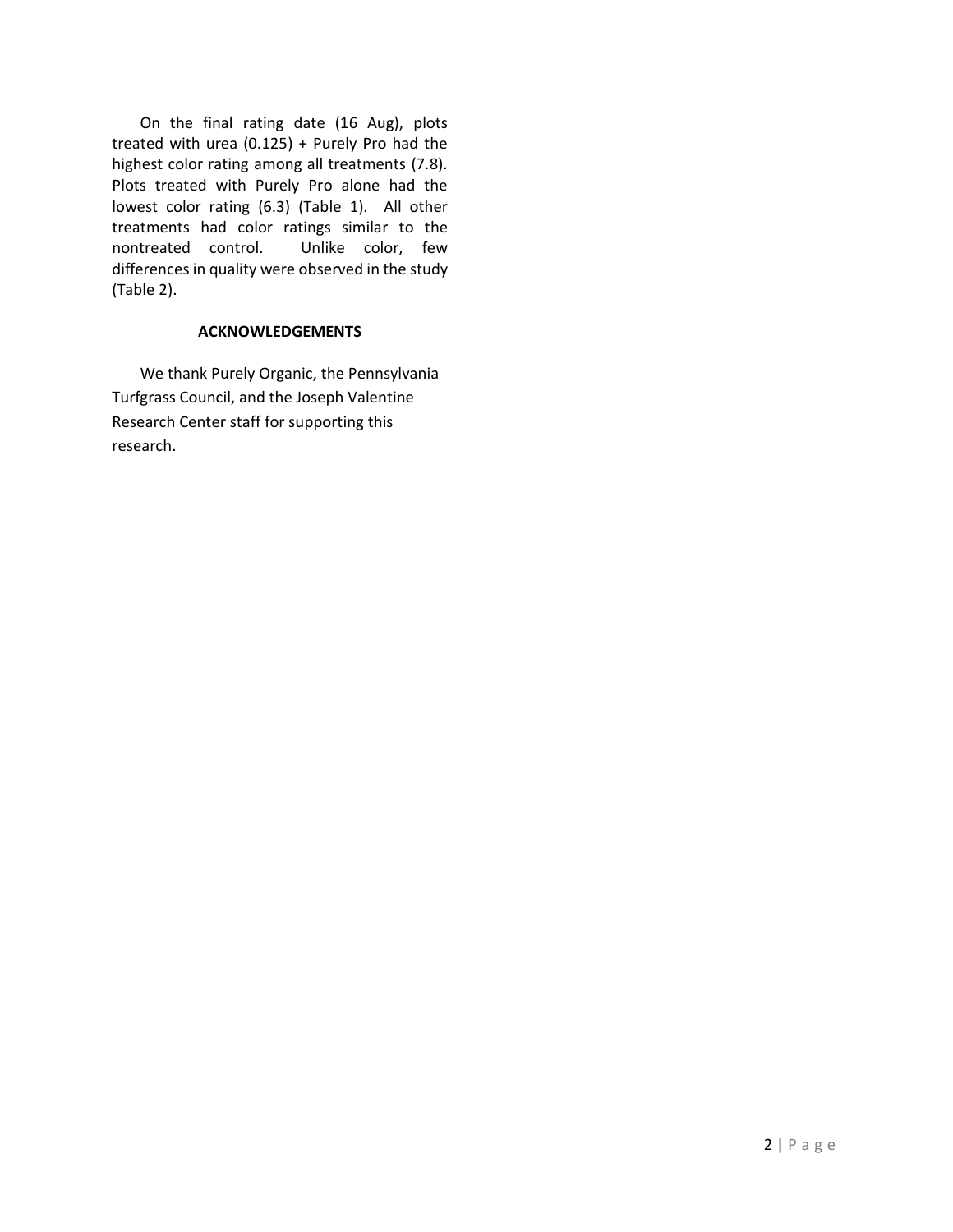|                |                                             |                               |                   |       | Color <sup>2</sup> |                  |                  |
|----------------|---------------------------------------------|-------------------------------|-------------------|-------|--------------------|------------------|------------------|
|                | Treatment and rate                          | Application code <sup>y</sup> | 27 Jun            | 5 Jul | 19 Jul             | 2 Aug            | 16 Aug           |
| $\mathbf{1}$   |                                             | AC                            | 7.0a <sup>x</sup> | 7.3a  | 7.5a               | 7.5a             | 7.8a             |
|                | Urea 0.125 lb N/1000 ft <sup>2</sup>        | ABCD                          |                   |       |                    |                  |                  |
| $\overline{2}$ |                                             | AC                            | 7.0a              | 7.0a  | 7.3a               | 7.0 ab           | 7.3 <sub>b</sub> |
|                | Milorganite 0.25 lb N/1000 ft <sup>2</sup>  | AC                            |                   |       |                    |                  |                  |
| $\mathbf{3}$   |                                             | AC                            | 7.0a              | 7.3a  | 7.3a               | 7.0ab            | 7.3 <sub>b</sub> |
|                | Urea 0.094 lb N/1000 ft <sup>2</sup>        | ABCD                          |                   |       |                    |                  |                  |
| 4              |                                             | AC                            | 7.0a              | 7.0a  | 7.0a               | 7.0ab            | 7.0 <sub>b</sub> |
|                | Milorganite 0.188 lb N/1000 ft <sup>2</sup> | AC                            |                   |       |                    |                  |                  |
| 5              |                                             | AC                            | 7.0a              | 7.0a  | 7.0a               | 7.0ab            | 7.0 <sub>b</sub> |
|                | Urea 0.063 lb N/1000 ft <sup>2</sup>        | ABCD                          |                   |       |                    |                  |                  |
| 6              |                                             | AC                            | 7.0a              | 7.0a  | 6.8a               | 7.0ab            | 7.0 <sub>b</sub> |
|                | Milorganite 0.125 lb N/1000 ft <sup>2</sup> | AC                            |                   |       |                    |                  |                  |
| $\overline{7}$ |                                             | AC                            | 7.0a              | 6.8a  | 6.5a               | 6.5 <sub>b</sub> | 6.3c             |
| 8              |                                             | <b>ABCD</b>                   | 7.0a              | 7.0a  | 7.0a               | 7.0ab            | 7.0 <sub>b</sub> |
| 9              |                                             | AC                            | 7.0a              | 7.0a  | 7.0a               | 7.0ab            | 7.0 <sub>b</sub> |
| 10             |                                             | ABCD                          | 7.0a              | 7.0a  | 7.0a               | 7.0ab            | 7.0 <sub>b</sub> |
| 11             |                                             | AC                            | 7.0a              | 6.8a  | 7.0a               | 6.8ab            | 7.0 <sub>b</sub> |
| 12             |                                             | ABCD                          | 7.0a              | 6.8a  | 6.5a               | 7.0ab            | 7.0 <sub>b</sub> |
| 13             |                                             | AC                            | 7.0a              | 6.8a  | 6.8a               | 6.8ab            | 7.0 <sub>b</sub> |
| 14             |                                             |                               | 7.0a              | 6.5a  | 6.5a               | 6.5 <sub>b</sub> | 7.0 <sub>b</sub> |

Table 1. Color on a creeping bentgrass and annual bluegrass fairway following the application of various fertilizer products, 2016.

 $\frac{1}{2}$  Color was visually assessed on a 1 to 9 scale where 1 = entire plot brown and 9 = optimum greenness.

 $\gamma$  Treatments were applied on the following dates: A = 30 Jun, B= 14 Jul, C = 28 Jul and D = 9 Aug.

<sup>x</sup> Means in a column followed by the same letter are not significantly different at *P* ≤ 0.05 according to the Tukey's least significant difference test.